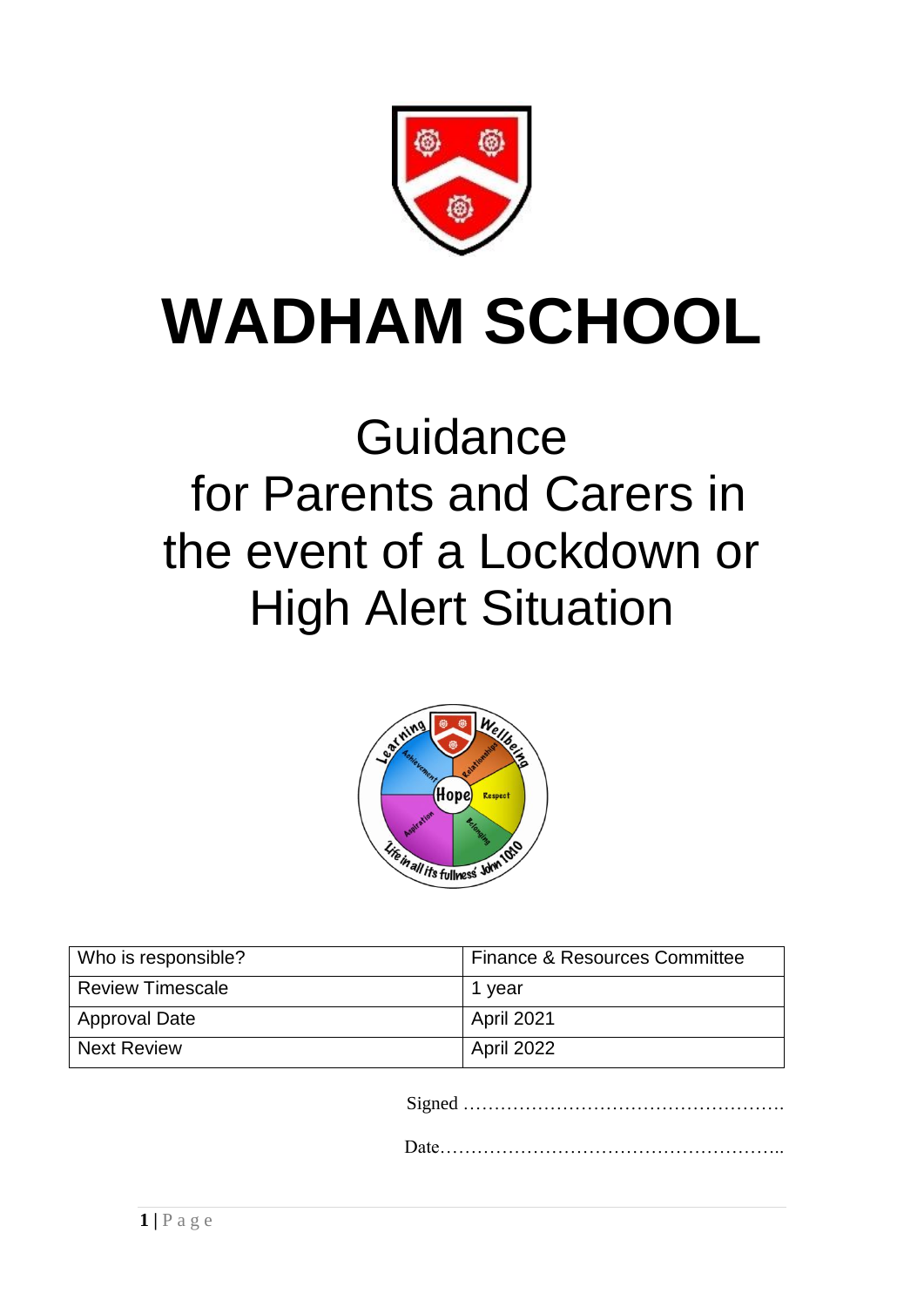## **Lockdown Procedures Policy**

### **Aim**

Full Lockdown or High Alert procedures should be seen as a sensible and proportionate response to any external or internal incident that has the potential to pose a threat to the safety of students, staff, visitors or parents / carers.

Procedures should aim to minimise disruption to the learning environment whilst ensuring the safety of everyone. There may be a need to restrict the movement of students and staff around the school environment to ensure their safety should a risk be identified.

**Full lockdown** procedures may be activated in response to any number of situations, but some of the more typical might be:

- A visitor to the school site who becomes abusive, making threats with the potential to pose a risk to students, staff or parents / carers
- An intruder on the school site with the potential to pose a risk to staff and students
- A major fire in the vicinity of the school
- Wild animals on site

**High Alert** procedures may be activated in response to any number of situations, but some of the more typical might be:

- A warning being received regarding a risk within the local area
- A reported incident or civil disturbance in the local community with the potential to pose a risk to staff and students in the school
- A risk of air pollution
- A serious or emergency accident or incident requiring the emergency services at the school

All situations are different. Once all students and staff are safely inside, the designated Incident Management Lead (IML) will arrange an ongoing and dynamic risk assessment based on the advice from the Emergency Services. The level of threat will be adjusted accordingly.

It is of vital importance that the school's lockdown procedures are familiar to all members of the school staff. To achieve this, a lockdown drill will be undertaken at least once a year.

Students should also be aware of the procedures. Regular practice similar to emergency evacuation will improve their familiarity.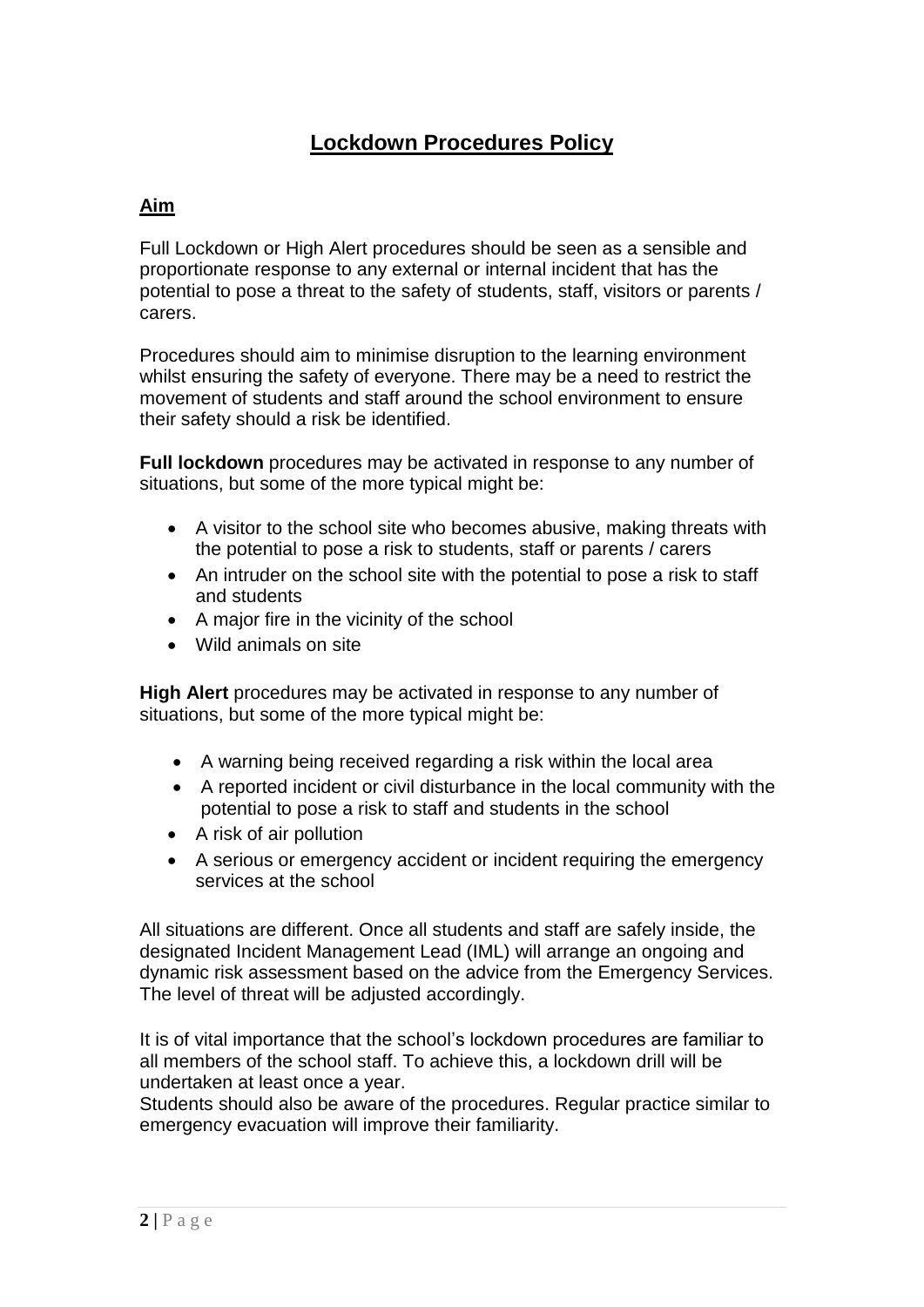### **Communication - between Parents/Carers and the school**

In the event of a full lockdown or High Alert, any incident or development will be communicated to parents/carers as soon as is practicable via the established communication system, such as Edulink. This will be carried out by the Data Controller. It is essential that all Parents and Carers regularly update their contact details on Edulink to ensure we can contact you without fail.

This message will be:

'*Wadham School is in a \*full Lockdown/ high alert situation. During this period the phones, office and entrances will be un-manned and external doors locked. Please wait for further instructions and information* – *we shall update you as soon as possible'* (\* delete as required)

- It is important that mobile telephone contact is not made with your child during this time, as this could compromise their safety during a lockdown situation.
- Please be reassured that we shall keep you updated on what is happening/has happened and understand your concern for their child's welfare and that we shall be doing everything possible to ensure their safety.
- Parents are asked **not to contact the school** during a lockdown or immediately afterwards. Calling the school could put students and staff safety at risk as lines of communication are needed for contacting emergency providers, outside agencies, parents or Local Authority.
- Parents are asked **not to come** to the school. This could interfere with emergency provider's access to the school and may even put themselves and others in danger.
- Parents should **wait for the school to contact them** about what happens next and when it is safe for them to collect their children, and where this will be from (if this is deemed necessary).
- Parents will be informed when the 'all clear' has been given.
- Parents should be reassured that any measures needed to ensure the incident does not re-occur will be put into place immediately.

**De-brief:** this will take place for staff at the end of the school day. There will be a full school assembly immediately upon the return to school the following